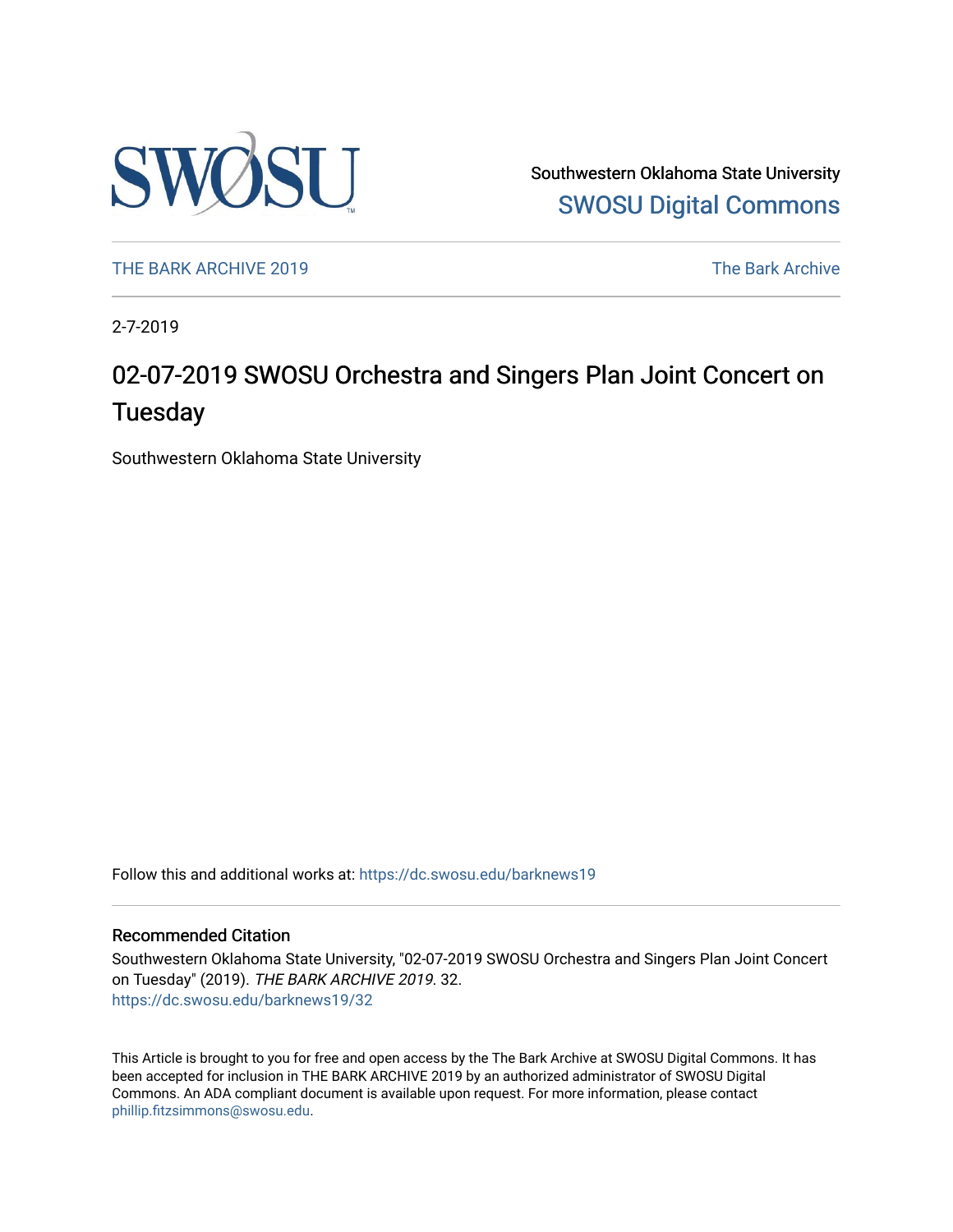



# **SWOSU Orchestra and Singers Plan Joint Concert on Tuesday**

Southwestern Oklahoma State University's Symphony Orchestra and SWOSU Singers will perform together on Tuesday, February 12, on the Weatherford campus.

The two groups will be in concert at 7 p.m. in the Fine Arts Center. Admission is free, and the public is invited.

The program features Beethoven's cantata*Meeresstille und Gluckliche Fahrt* (Calm Sea and Prosperous Voyage), Arias from Mozart's famous operas*Cosi fan Tutte,* and *The Marriage of Figaro,* Beethoven's iconic *Symphony No.5* and the exquisite trio from Richard Strauss's opera*Der Rosenkavalier*.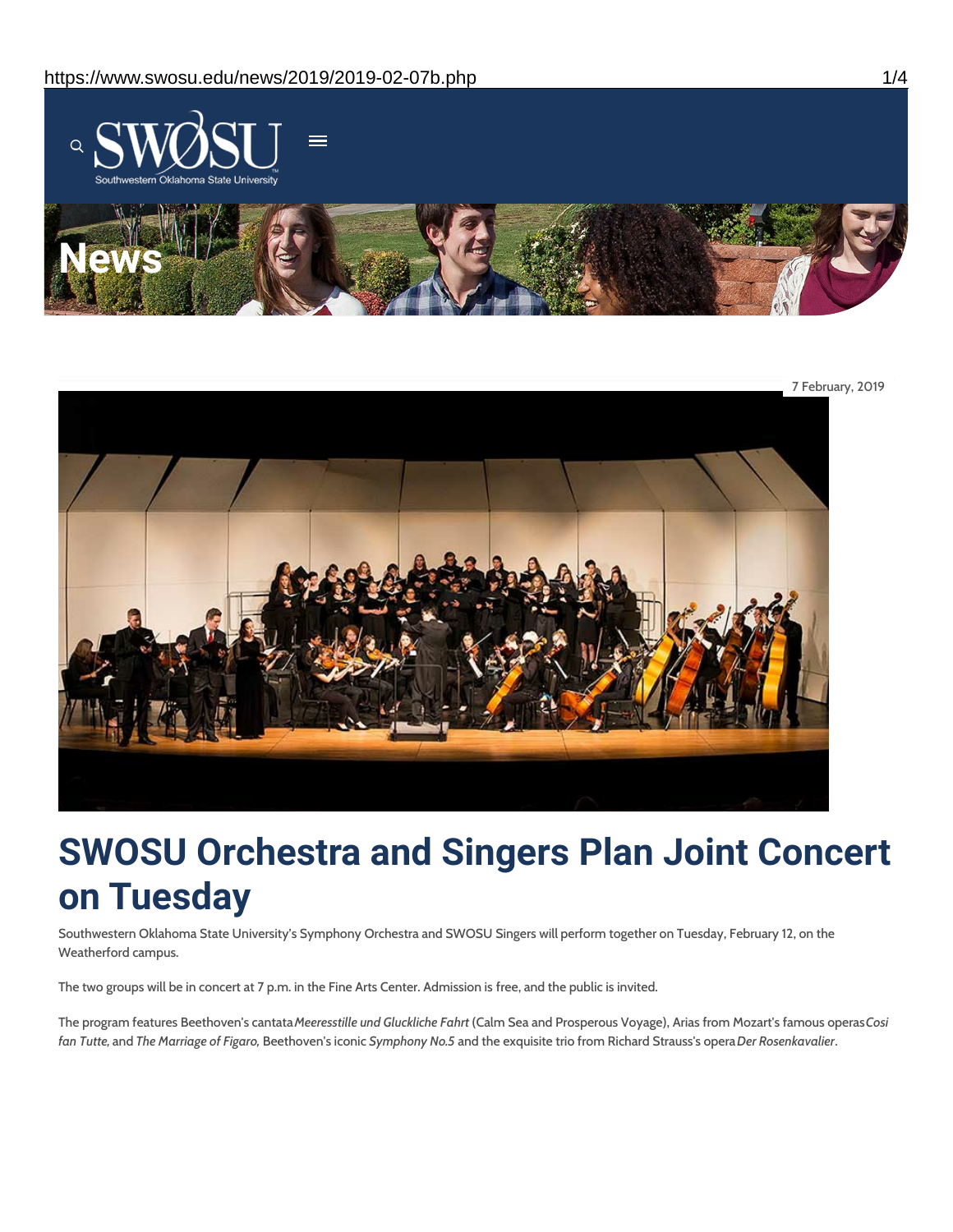| Administration<br>D<br>Alumni and Foundation<br>D<br>Community<br>D<br>Events<br>D | Academics | D |
|------------------------------------------------------------------------------------|-----------|---|
|                                                                                    |           |   |
|                                                                                    |           |   |
|                                                                                    |           |   |
|                                                                                    |           |   |
| <b>Faculty and Staff</b><br>D                                                      |           |   |
| Miscellaneous<br>D                                                                 |           |   |
| Sayre<br>D                                                                         |           |   |
| <b>Students</b><br>D                                                               |           |   |

## **Archive Links**  $2018$  $2019$ [2020](https://www.swosu.edu/news/2020/index.php)  $\bullet$ [Archive](https://dc.swosu.edu/bark/) **Archive Archive Archive Archive Archive** Archive Archive Archive Archive Archive Archive Archive Archive



### Weatherford Campus

100 Campus Drive Weatherford, OK 73096

### Sayre Campus

409 E Mississippi Ave Sayre, OK 73662

Connect to Us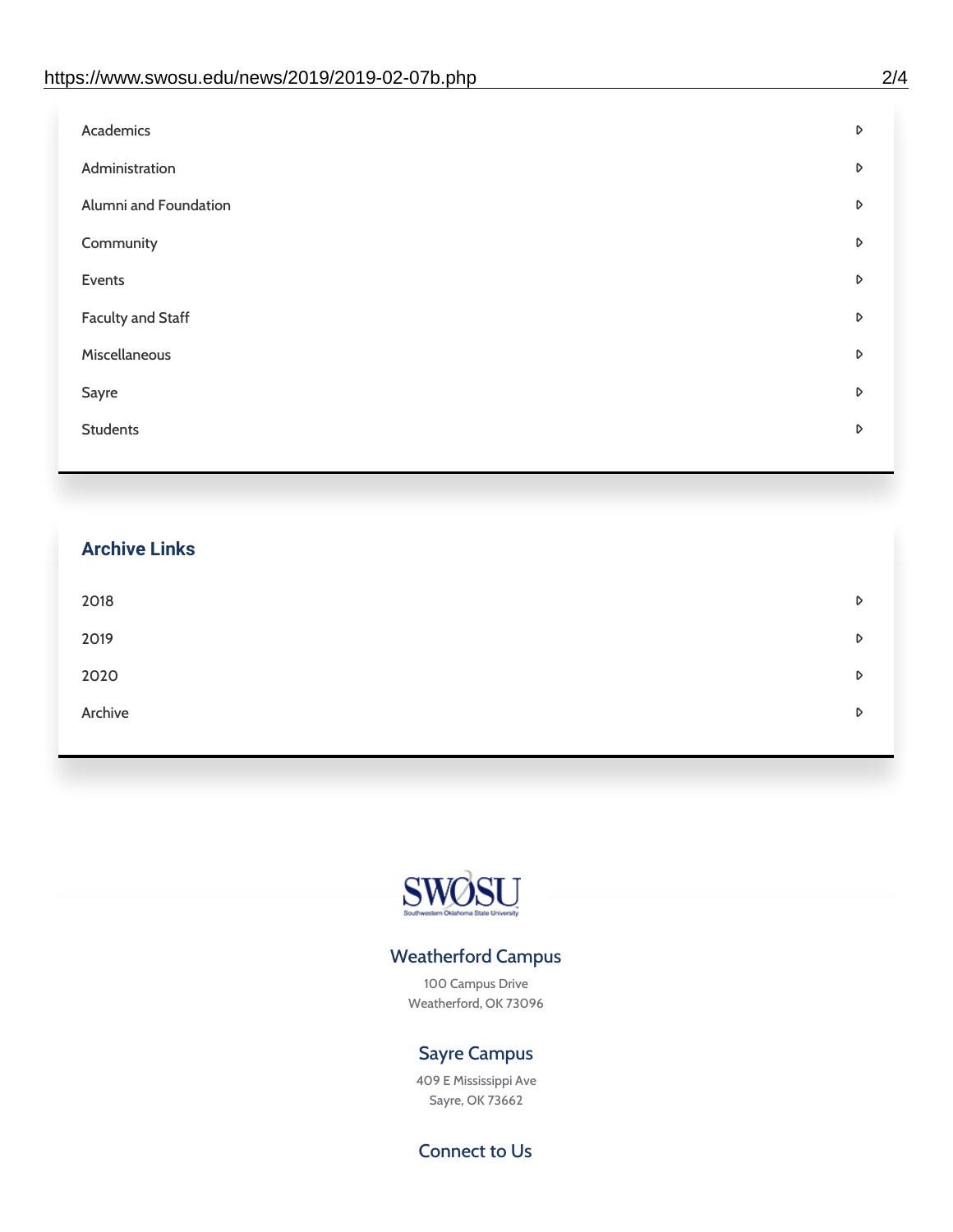千岁回调

Contact [Information](https://www.swosu.edu/about/contact.php) [University/Facility](https://www.swosu.edu/about/operating-hours.php) Hours [Campus](https://map.concept3d.com/?id=768#!ct/10964,10214,10213,10212,10205,10204,10203,10202,10136,10129,10128,0,31226,10130,10201,10641,0) Map

Give to [SWOSU](https://standingfirmly.com/donate)

Shop [SWOSU](https://shopswosu.merchorders.com/)



**[Directory](https://www.swosu.edu/directory/index.php)** 

[Calendar](https://eventpublisher.dudesolutions.com/swosu/)

[Apply](https://www.swosu.edu/admissions/apply-to-swosu.php)

[GoSWOSU](https://qlsso.quicklaunchsso.com/home/1267)

[Jobs@SWOSU](https://swosu.csod.com/ux/ats/careersite/1/home?c=swosu)



Current [Students](https://bulldog.swosu.edu/index.php)

[Faculty](https://bulldog.swosu.edu/faculty-staff/index.php) and Staff

**Enrollment Management** [580.774.3782](tel:5807743782)

> **PR/Marketing** [580.774.3063](tel:5807743063)

**Campus Police** [580.774.3111](tel:5807743111)